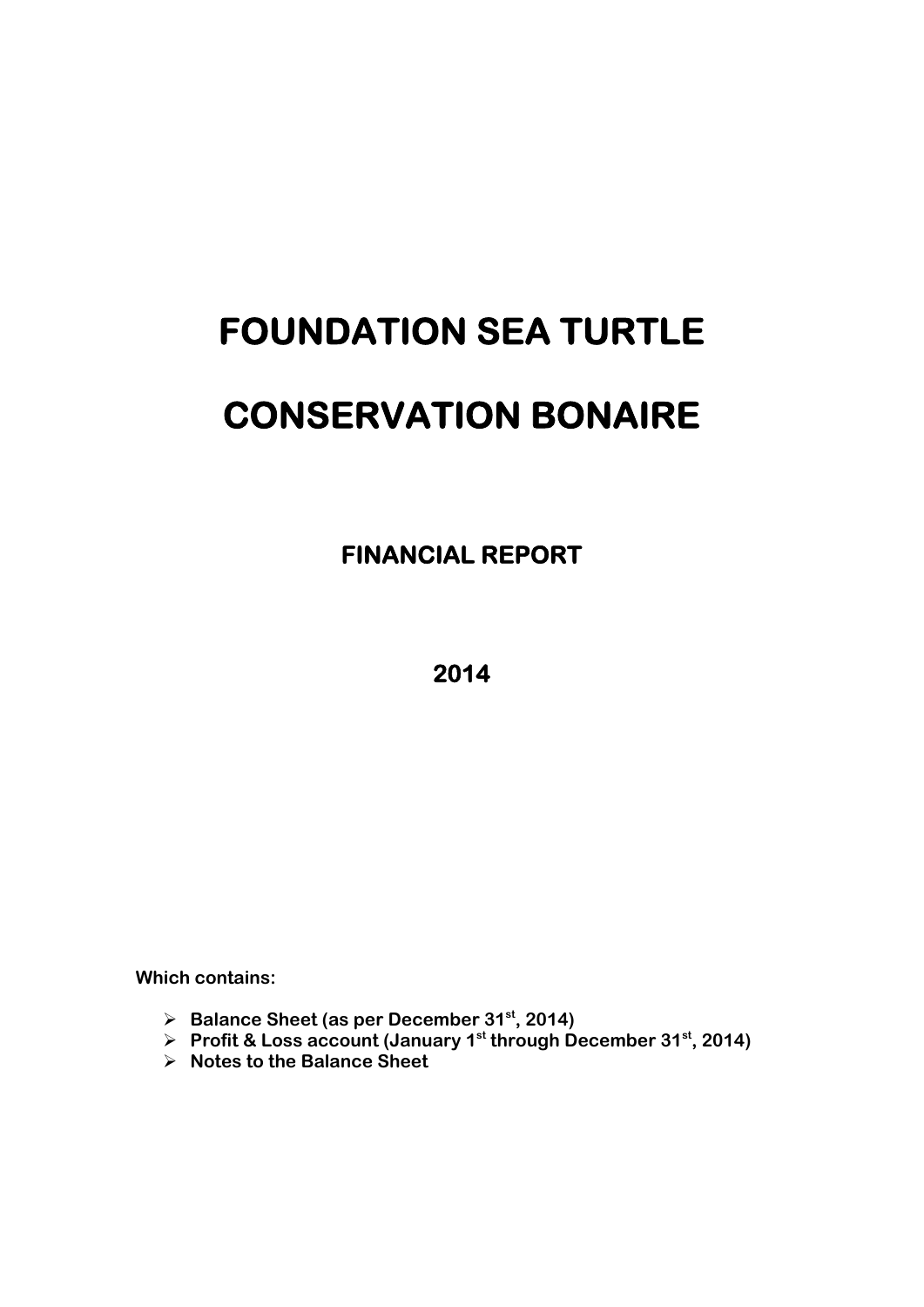## **BALANCE AS PER 31 DECEMBER 2014 (ALL AMOUNTS ARE IN USD)**

| <b>ASSETS</b>                    |                           |             |  |  |
|----------------------------------|---------------------------|-------------|--|--|
|                                  |                           |             |  |  |
| <b>Fixed Assets</b><br>Assets    |                           |             |  |  |
| <b>Depreciation Assets</b>       | 63.390,50<br>(19.541, 50) |             |  |  |
|                                  | .                         |             |  |  |
|                                  |                           | 43.849,00   |  |  |
|                                  |                           | =========== |  |  |
|                                  |                           |             |  |  |
| <b>Liquid Assets</b>             |                           |             |  |  |
| <b>Current Account</b>           | 4.129,87                  |             |  |  |
| <b>STCB Savings account</b>      | 101.815,16                |             |  |  |
| STCB Savings account - WNF funds | 15.091,45                 |             |  |  |
|                                  |                           |             |  |  |
|                                  |                           | 121.036,48  |  |  |
|                                  |                           | ---------   |  |  |
| <b>Current Assets</b>            |                           |             |  |  |
| Prepaid expenses                 | 5.849,20                  |             |  |  |
| Funds to be received             | 8.988,23                  |             |  |  |
| Guarantees                       | 642,46                    |             |  |  |
|                                  |                           |             |  |  |
|                                  |                           | 15.479,89   |  |  |
|                                  |                           | ==========  |  |  |
| <b>Stock</b>                     |                           |             |  |  |
| <b>Stock</b>                     | 14.130,02                 |             |  |  |
|                                  |                           |             |  |  |
|                                  |                           | 14.130,02   |  |  |
|                                  |                           | ==========  |  |  |
| <b>TOTAL ASSETS</b>              |                           | 194.495,39  |  |  |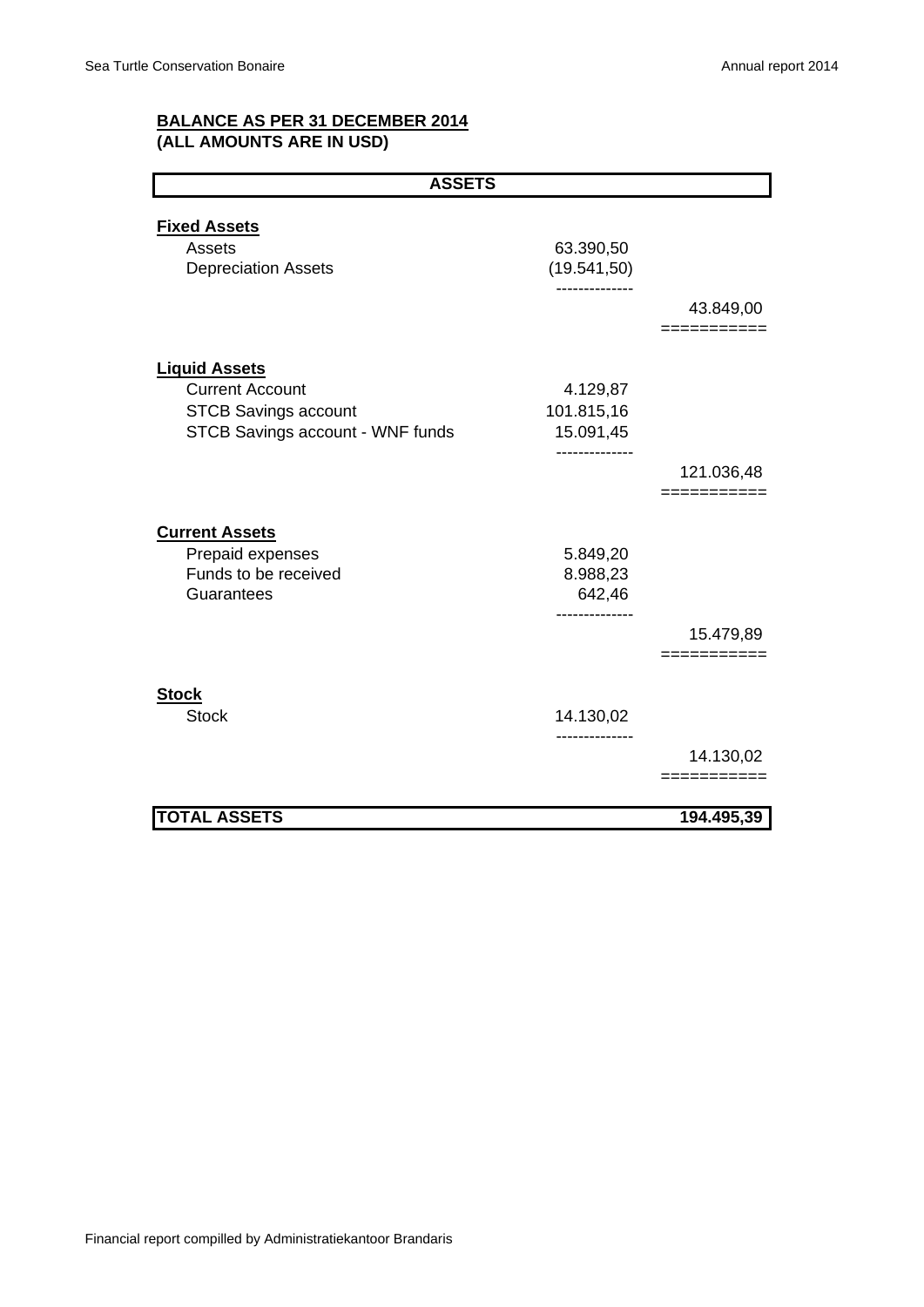| <b>LIABILITIES</b>                                         |                                                  |                         |
|------------------------------------------------------------|--------------------------------------------------|-------------------------|
| <b>Equity</b>                                              |                                                  |                         |
| Retained earnings<br>Result current year                   | 105.197,96<br>48.181,98<br>-------------         |                         |
|                                                            |                                                  | 153.379,94<br>:======== |
| <b>Payroll liabilities</b>                                 |                                                  |                         |
| Taxes & social securities<br>Salaries to be paid           | (21, 79)                                         |                         |
|                                                            |                                                  | (21, 79)                |
| <b>Current liabilities</b>                                 |                                                  |                         |
| Pre-received Grants / Donations<br><b>Accrued Expenses</b> | 38.850,22<br>2.287,02<br>. - - - - - - - - - - - |                         |
|                                                            |                                                  | 41.137,24<br>:========  |
| <b>TOTAL LIABILITIES</b>                                   |                                                  | 194.495,39              |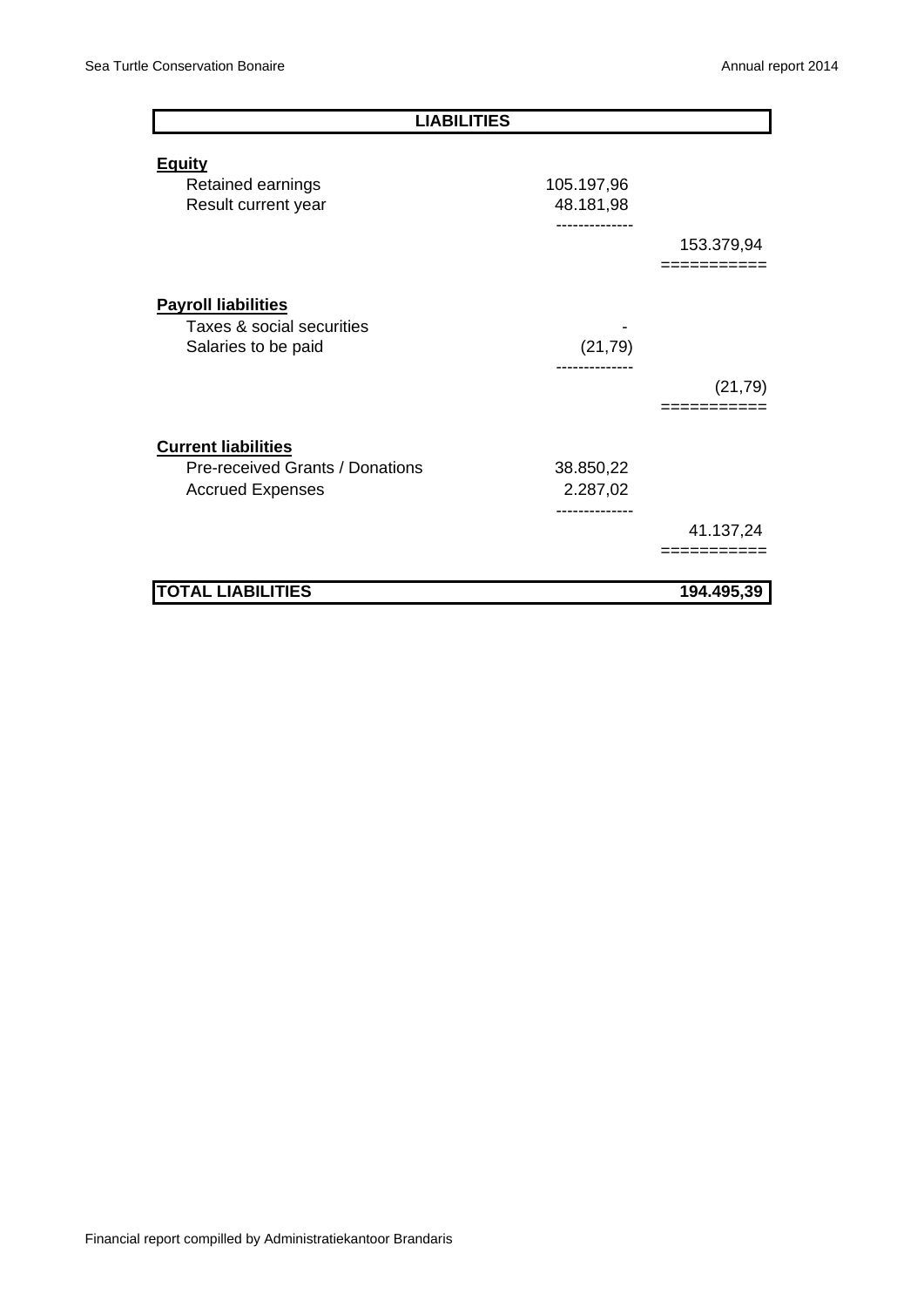#### PROFIT- & LOSS ACCOUNT

#### FOUNDATION SEA TURTLE CONSERVATION BONAIRE.

#### (January 1st - December 31st, 2014) (all amounts are in USD)

|                                |                                           |                             | 2014            | 2013                        |            |
|--------------------------------|-------------------------------------------|-----------------------------|-----------------|-----------------------------|------------|
|                                |                                           | Debit                       | Credit          | Debit                       | Credit     |
| <b>Income</b>                  |                                           |                             |                 |                             |            |
|                                | Grants                                    |                             | 126.125,72      |                             | 86.216,88  |
|                                | Donations received                        |                             | 45.578,84       |                             | 33.102,87  |
|                                | Sale of STCB Mercandise                   |                             | 29.762,00       |                             | 26.035,00  |
|                                | Other income                              |                             | 3.594,72        |                             | 2.500,00   |
|                                | Cost of Goods Sold                        | 11.922,19                   |                 | 11.236,17                   |            |
|                                |                                           |                             | --------------- |                             |            |
|                                | Total Income                              |                             | 193.139,09      |                             | 136.618,58 |
| <b>Personnel expenses</b>      |                                           |                             |                 |                             |            |
|                                | Gross wages / salaries                    | 56.877,30                   |                 | 56.002,56                   |            |
|                                | Social securities                         | 10.690,09                   |                 | 10.520,00                   |            |
|                                | SVB - reimbursement AO                    |                             |                 | (1.417,76)                  |            |
|                                | Staff and volunteer expenses              | 4.463,13                    |                 | 3.278,85                    |            |
|                                | Training & Collaboration                  | 2.793,81<br>--------------- |                 | 300,00<br>---------------   |            |
|                                | Total personnel expenses                  | 74.824,33                   |                 | 68.683,65                   |            |
| <b>General Expenses</b>        |                                           |                             |                 |                             |            |
|                                | <b>Office Supplies</b>                    | 1.105,53                    |                 | 1.043,52                    |            |
|                                | Telephone & Postage                       | 2.147,91                    |                 | 1.638,65                    |            |
|                                | Internet                                  | 1.412,44                    |                 | 1.367,94                    |            |
|                                | <b>Accounting Expenses</b>                | 1.207,50                    |                 | 1.207,50                    |            |
|                                | Other professional services               | 1.375,64                    |                 |                             |            |
|                                | Bank charges                              | 257,66                      |                 | 714,92                      |            |
|                                | Travel & lodging                          |                             |                 | 2.651,64                    |            |
|                                | <b>Total General Expenses</b>             | 7.506,68                    |                 | ---------------<br>8.624,17 |            |
| <b>Housing Expenses</b>        |                                           |                             |                 |                             |            |
|                                | Rent                                      | 3.475,37                    |                 | 3.154,93                    |            |
|                                | Electricity                               | 1.481,11                    |                 | 1.057,73                    |            |
|                                | Repair & Maintenance                      | 3.395,70                    |                 | 349,80                      |            |
|                                | Security                                  | 847,77                      |                 | 651,42                      |            |
|                                | Janitorial                                | 420,85<br>---------------   |                 | ---------------             |            |
|                                | <b>Total Housing Expenses</b>             | 9.620,80                    |                 | 5.213,88                    |            |
| <b>Car &amp; Boat Expenses</b> |                                           |                             |                 |                             |            |
|                                | Gasoline                                  | 6.430,24                    |                 | 6.122,46                    |            |
|                                | Repair & Maintenance<br>License Plate Tax | 2.518,88<br>1.032,45        |                 | 7.534,70<br>200,80          |            |
|                                | Car Insurance                             | 955,35                      |                 | 1.092,31                    |            |
|                                | Other                                     |                             |                 |                             |            |
|                                | <b>Total Car &amp; Boat Expenses</b>      | 10.936,92                   |                 | 14.950,27                   |            |
|                                |                                           |                             |                 |                             |            |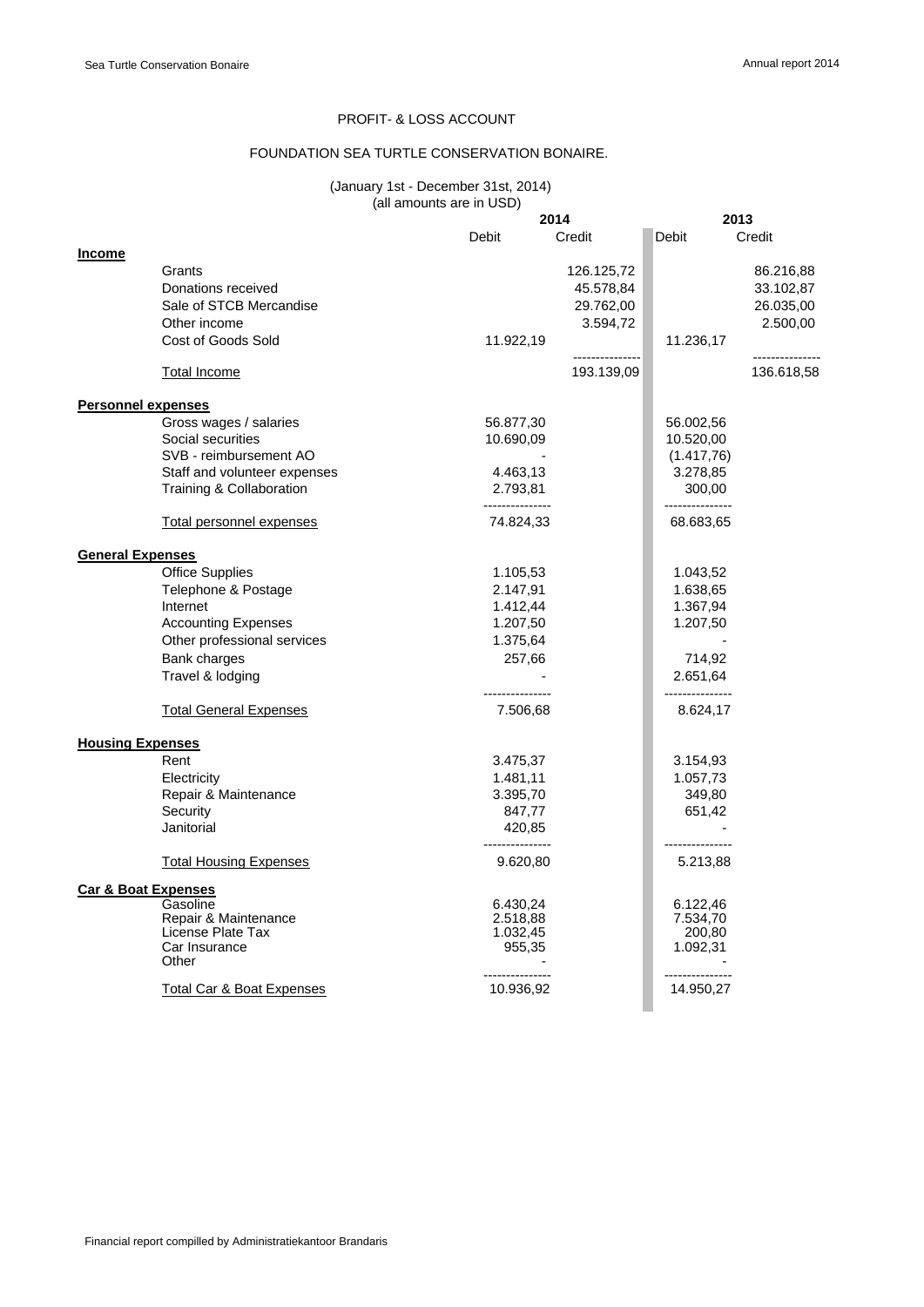#### PROFIT- & LOSS ACCOUNT

| <b>Depreciation Expenses</b>                                                                                 |                                                                                                           |                                                                                                   |            |                                                                               |            |
|--------------------------------------------------------------------------------------------------------------|-----------------------------------------------------------------------------------------------------------|---------------------------------------------------------------------------------------------------|------------|-------------------------------------------------------------------------------|------------|
| Depreciation                                                                                                 |                                                                                                           | 5.850,86                                                                                          |            | 4.312,95                                                                      |            |
| <b>Total Depreciation</b>                                                                                    |                                                                                                           | 5.850,86                                                                                          |            | 4.312,95                                                                      |            |
| <b>Sales &amp; Research Expenses</b>                                                                         |                                                                                                           |                                                                                                   |            |                                                                               |            |
| Promotion<br>Fundraiser expenses<br>Field work expenses<br>Special projects:<br><b>Research Consultation</b> | Argos satellite tracking time & transmitters<br><b>DCNA</b><br>Appeals<br>Lac seagrass<br><b>Bon Doet</b> | 1.532,45<br>883,67<br>128,07<br>3.554,58<br>5.929,52<br>20.140.65<br>248,23<br>653,09<br>2.550,00 |            | 1.042,46<br>2.860,85<br>2.530,54<br>397,59<br>15.899.71<br>4.856,15<br>650,00 |            |
| <b>Total Sales &amp; Research Expenses</b>                                                                   |                                                                                                           | 35.620,26                                                                                         |            | 28.237,30                                                                     |            |
| <b>Other Income / Expense</b>                                                                                |                                                                                                           |                                                                                                   |            |                                                                               |            |
| Interest received<br>Other expenses                                                                          |                                                                                                           | 673,05                                                                                            | 75,79      |                                                                               | 89,99      |
|                                                                                                              |                                                                                                           |                                                                                                   |            |                                                                               |            |
| Total Other Income / Expense                                                                                 |                                                                                                           | 597,26                                                                                            |            |                                                                               | 89,99      |
| Result this year (surplus)                                                                                   |                                                                                                           | 48.181,98                                                                                         |            | 6.686,35                                                                      |            |
|                                                                                                              |                                                                                                           | 193.139,09                                                                                        | 193.139.09 | 136.708.57                                                                    | 136.708.57 |
|                                                                                                              |                                                                                                           | =========                                                                                         | =========  | =========                                                                     | =========  |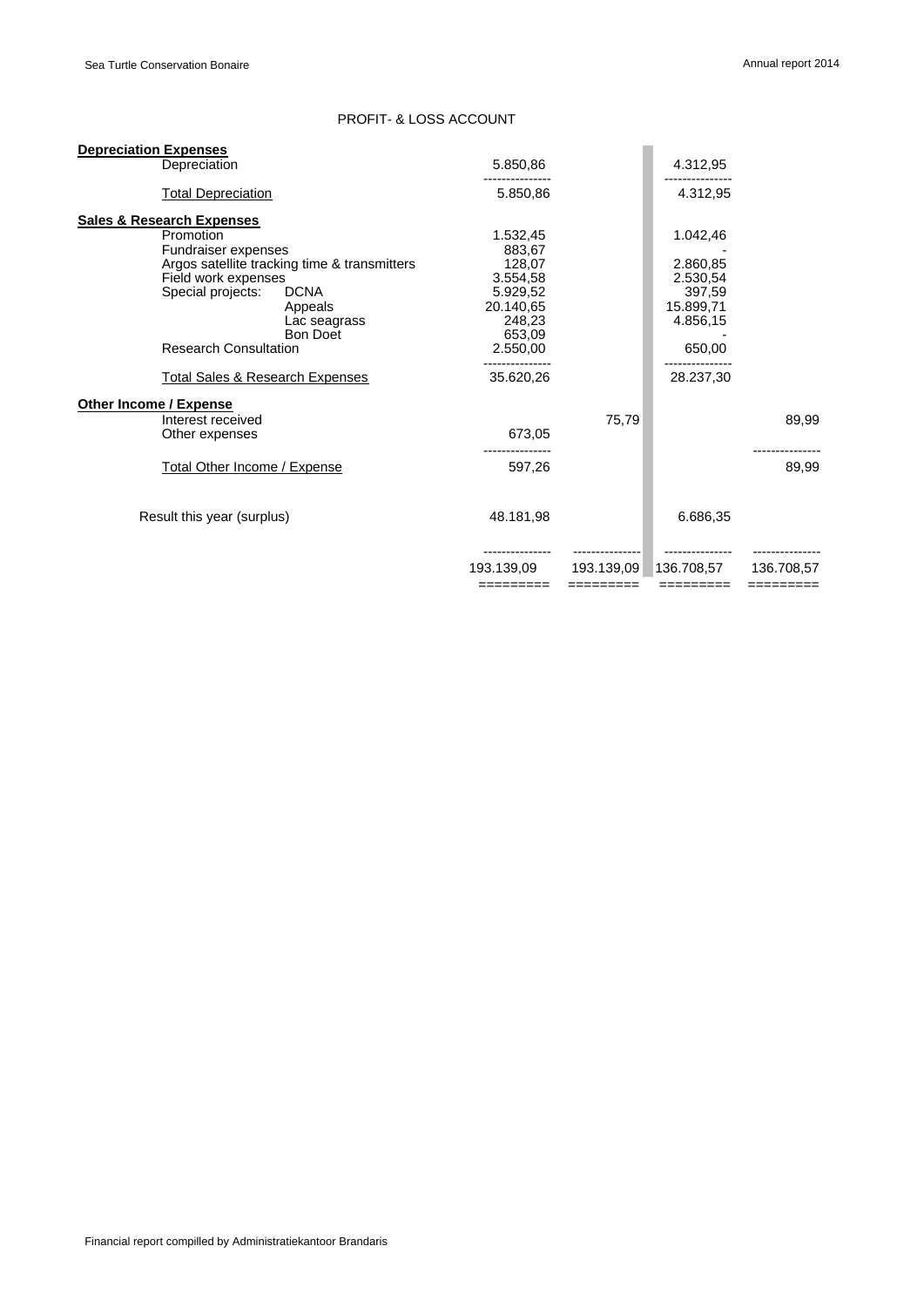#### **NOTES ON THE BALANCE SHEET AS PER 31 DECEMBER 2014**

| <b>FIXED ASSETS</b>      |      | <b>Purchase</b> | <b>Purchase</b> |             | <b>Depreciation</b> |             | <b>Bookvalue</b> |
|--------------------------|------|-----------------|-----------------|-------------|---------------------|-------------|------------------|
|                          | $\%$ | date            | value           | untill 2013 | 2014                | untill 2014 | $31 - 12 - 14$   |
| <b>Assets</b>            |      |                 |                 |             |                     |             |                  |
| Boat                     | 20,0 | $01 - 01 - 04$  | 3.910,61        | 3520,61     |                     | 3.520,61    | 390,00           |
| HP multifunction printer | 33,3 | 11-01-04        | 626,78          | 564,78      |                     | 564.78      | 62,00            |
| Desk (office)            | 20,0 | 02-07-06        | 607,12          | 547,12      |                     | 547,12      | 60,00            |
| Dell computer            | 33,3 | $01 - 18 - 11$  | 899.00          | 810.00      |                     | 810,00      | 89,00            |
| Boat engine              | 25,0 | $11 - 01 - 11$  | 3.000.00        | 1463,00     | 675,00              | 2.138,00    | 862,00           |
| <b>Toyota Hilux</b>      | 25,0 | $11 - 10 - 11$  | 11.999,18       | 5739,18     | 2.700,00            | 8.439,18    | 3.560,00         |
| Dell computer            | 33,3 | $01 - 06 - 12$  | 745.00          | 446.00      | 224,00              | 670,00      | 75,00            |
| Scanner                  | 33,3 | 02-13-12        | 600,00          | 335,00      | 180,00              | 515,00      | 85,00            |
| Laptop                   | 33,3 | 02-13-13        | 545.00          | 140.00      | 164.00              | 304.00      | 241,00           |
| Projector                | 33,3 | 03-07-13        | 498,95          | 124,95      | 150,00              | 274,95      | 224,00           |
| Boat                     | 10,0 | 07-01-14        | 37.258,86       | 0,00        | 1.676,86            | 1.676,86    | 35.582,00        |
| Airco's office           | 20,0 | $10-30-14$      | 2.700,00        | 0,00        | 81,00               | 81,00       | 2.619,00         |
| <b>TOTAL</b>             |      |                 | 63.390.50       | 13.690.64   | 5.850,86            | 19.541,50   | 43.849,00        |
|                          |      |                 |                 |             |                     |             |                  |

#### **Liquid assets**

The balance of the bank accounts in Quickbooks matches the statements as per December 31st, 2014

| <b>Guarantees</b>                           |                                      |                    |                   |
|---------------------------------------------|--------------------------------------|--------------------|-------------------|
| Deposit for electricity<br>Deposit for rent |                                      | 195,53<br>446,93   |                   |
|                                             |                                      | ------------------ | 642,46            |
| <b>Funds to be received</b>                 |                                      |                    |                   |
| Stinapa                                     | Project Save Bonaire Marine Park     | 8.613,23           |                   |
| <b>CLS</b>                                  | Satellite tracking (overpayment)     | 280,00             |                   |
| Merchandise                                 | Sold 2014, deposited 2015            | 95,00              |                   |
|                                             |                                      |                    | 8.988,23          |
| Prepaid                                     |                                      |                    | ========          |
| Elvis Margarita                             | Rent January - October 2015          | 5.000,00           |                   |
| Nagico                                      | Car insurance                        | 849,20             |                   |
|                                             |                                      | ------------------ |                   |
|                                             |                                      |                    | 5.849,20          |
| <b>Nett salaries to be paid</b>             |                                      |                    | ========          |
| Funchi                                      | Overpaid; reconciled in 2015         | 21,79              |                   |
|                                             |                                      |                    |                   |
|                                             |                                      |                    | 21,79<br>======== |
| <b>Stock</b>                                |                                      |                    |                   |
| Value present as per December 31st, 2014    |                                      | 14.130,02          |                   |
|                                             |                                      |                    | 14.130,02         |
|                                             |                                      |                    | ========          |
| Pre-received grants / donations             |                                      |                    |                   |
| Foundation preserve Klein Bon.              | Received 2012 for activities 2013-16 | 8.427,82           |                   |
| <b>WWF-NL</b>                               | Received 2014 for activities 2015    | 4.852,40           |                   |
| Dutch Ministery Economic Affairs            | Received 2014 for activities 2015    | 15.000,00          |                   |
| <b>DCNA</b>                                 | Received 2014 for activities 2015    | 1.570,00           |                   |
| <b>STCB</b> auction                         | Received 2014 for activities 2015-16 | 9.000,00           |                   |
|                                             |                                      |                    | 38.850,22         |

========